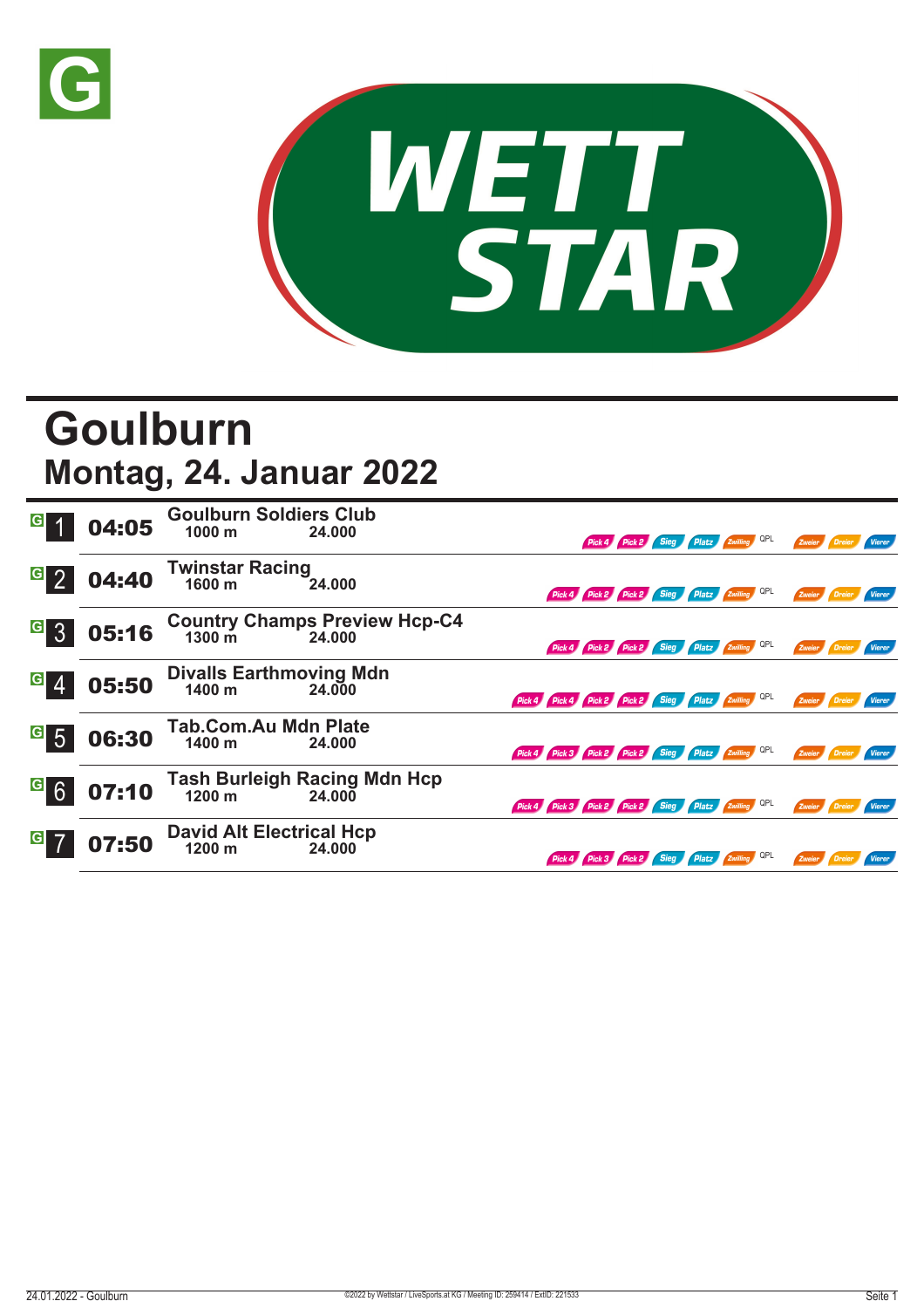| Abbey Bridge<br>Affiliate<br>Agent Of Chaos<br>Aldasha<br>Altimeter<br><b>Always Praying</b><br>Art Of Excellence<br>Baden Road<br>Benming<br><b>Blood River</b><br><b>Bold And Wild</b><br><b>Buff In Disquise</b><br>Calgary King<br>Choccy Gaf<br>Choisir's Choice<br>Classy Gal<br>Devils Triangle<br>Diamond Class<br>Diamond Star | $\overline{2}$<br><b>Direct Affect</b><br>$\overline{2}$<br>$\overline{7}$<br>Dr Evil<br>1<br>3<br>Eden Vale<br>$\overline{4}$<br>1<br>Entomologist<br>6<br>Evanora<br>5<br>Farranfore<br>$\overline{7}$<br>3<br>Fenton<br>5<br>$\overline{7}$<br><b>Ghost Hunter</b><br>3<br>6<br>Greninia<br>6<br>Gulf Of Agaba<br>$\overline{7}$<br>Hardy<br>3<br>Hemmerle<br>6<br>Hillbilly Pickin' | 5<br>$\boldsymbol{6}$<br>Direct To Space<br>$\overline{7}$<br>$\begin{array}{c} 3 \\ 2 \\ 2 \\ 4 \end{array}$<br>Dragons Breath<br>Elegant Carriage<br>3<br>$\overline{7}$<br>$\overline{4}$<br>Fear The Truth<br>6<br><b>Fille Cheesesteak</b><br>5,6<br>5<br>$\overline{\mathcal{L}}$<br>Golden Chances<br>$\,6$<br>$\begin{array}{c} 6 \\ 3 \\ 2 \end{array}$<br>5 | Hot 'n' Handy<br><b>Hot Press</b><br>Huka<br><b>Hundred Proof</b><br>I Am Good At This<br>I Am Mighty<br>Ilvermorny<br>Ilzoomva<br>Impressive Chorus<br>In De Sun Iwilcome<br>Jalmari<br>Judy My Baby<br>Kimberley Rain<br><b>Kitty Karine</b><br>Look Out Lee<br><b>Magic Talent</b><br>Maple Gold<br>Media Chick<br>Miss Lenorr | 6<br>$\overline{7}$<br>$\sqrt{2}$<br>5<br>$\overline{5}$<br>6<br>3<br>$\overline{1}$<br>6<br>$\overline{7}$<br>5<br>$\overline{4}$<br>$\mathfrak{z}$<br>$\overline{7}$<br>1<br>1<br>$\overline{2}$<br>$\overline{4}$<br>$\overline{7}$      | Monster Bisque<br>Monte Drifter<br>More To See<br>Mr Cheekv<br>Nay To Remember<br>No Impediment<br>Nymph<br>Onehelvason<br>Packer<br>Post Free<br>Press Forward<br>Quick Turnaround<br>Reateros<br>Red Hot<br>Reelclass<br>Rond De Jambe<br>Rov John<br>Run Callan Run<br>Rupertson | 5<br>$\mathbf{1}$<br>1<br>5<br>6<br>3<br>$\overline{4}$<br>5<br>5<br>$\overline{2}$<br>6<br>5<br>6<br>$\mathbf{1}$<br>1<br>$\overline{2}$<br>$\mathbf{1}$<br>5<br>$\overline{7}$ | Santorini Sun<br>Shaniqua<br>Sheriff<br>Shipton<br>Sky Ace<br><b>Smart Casual</b><br>So Good So Cool<br>Son Of Sangio<br>Spanish Pearl<br>Symo's Girl<br><b>Texas Star</b><br>The Dance<br><b>Tiempe Passate</b><br>Toretto<br>Uncle Al Pal<br><b>Underground Music</b><br>Vintage<br>Windabull<br>Yasamine | 4<br>6<br>$\overline{3}$<br>4<br>5<br>$\overline{7}$<br>6<br>6<br>$\overline{7}$<br>5<br>$\overline{4}$<br>$\overline{7}$<br>7<br>3<br>$\overline{4}$<br>$\overline{2}$<br>6 |
|-----------------------------------------------------------------------------------------------------------------------------------------------------------------------------------------------------------------------------------------------------------------------------------------------------------------------------------------|-----------------------------------------------------------------------------------------------------------------------------------------------------------------------------------------------------------------------------------------------------------------------------------------------------------------------------------------------------------------------------------------|-----------------------------------------------------------------------------------------------------------------------------------------------------------------------------------------------------------------------------------------------------------------------------------------------------------------------------------------------------------------------|-----------------------------------------------------------------------------------------------------------------------------------------------------------------------------------------------------------------------------------------------------------------------------------------------------------------------------------|---------------------------------------------------------------------------------------------------------------------------------------------------------------------------------------------------------------------------------------------|-------------------------------------------------------------------------------------------------------------------------------------------------------------------------------------------------------------------------------------------------------------------------------------|----------------------------------------------------------------------------------------------------------------------------------------------------------------------------------|-------------------------------------------------------------------------------------------------------------------------------------------------------------------------------------------------------------------------------------------------------------------------------------------------------------|------------------------------------------------------------------------------------------------------------------------------------------------------------------------------|
| <b>WANN STARTET IHR JOCKEY / FAHRER</b>                                                                                                                                                                                                                                                                                                 |                                                                                                                                                                                                                                                                                                                                                                                         |                                                                                                                                                                                                                                                                                                                                                                       |                                                                                                                                                                                                                                                                                                                                   |                                                                                                                                                                                                                                             |                                                                                                                                                                                                                                                                                     |                                                                                                                                                                                  |                                                                                                                                                                                                                                                                                                             |                                                                                                                                                                              |
| <b>Brandon Lerena</b><br>Ellen Hennessy<br>J Mallyon<br>Jean Van Overmeire<br>Julia Presits<br>Keagan Latham<br>Michael Heagney<br>Qin Yong<br>Robbie Dolan<br>Zac Wadick                                                                                                                                                               | 3,4,5,6,7<br>6<br>$\overline{2}$<br>3,5,6<br>1,3,5,6,7<br>3<br>4,5,6<br>5,7<br>1,3,5                                                                                                                                                                                                                                                                                                    | Adrian Layt<br><b>Brock Ryan</b><br>H Van Der Hoven<br>J Taylor<br>Jeff Penza<br>K Nisbet<br>Louise Day<br>Mitchell Bell<br>R Freeman-Key<br>Shane Arnold                                                                                                                                                                                                             |                                                                                                                                                                                                                                                                                                                                   | 3,4,6,7<br>5,7<br>$\overline{7}$<br>1,2,4,6<br>2,4<br>$\overline{7}$<br>2,4<br>4,5,7<br>1,4<br>$\overline{7}$                                                                                                                               | Alysha Collett<br><b>Brodie Loy</b><br>Hannah Williams<br>Jay Ford<br>Jess Del Frari<br>Kathy O'hara<br><b>Matthew Cahill</b><br>Nick Heywood<br>Richard Bensley<br>Winona Costin                                                                                                   |                                                                                                                                                                                  | 2,3,5,6,7<br>3,4,5,6,7<br>1,2<br>1,2,3,4,5,6,7<br>1,3,4,5,6<br>2,3<br>5,6,7<br>1,2,6<br>2,3,4,5,6                                                                                                                                                                                                           |                                                                                                                                                                              |
| <b>WANN STARTET IHR TRAINER</b>                                                                                                                                                                                                                                                                                                         |                                                                                                                                                                                                                                                                                                                                                                                         |                                                                                                                                                                                                                                                                                                                                                                       |                                                                                                                                                                                                                                                                                                                                   |                                                                                                                                                                                                                                             |                                                                                                                                                                                                                                                                                     |                                                                                                                                                                                  |                                                                                                                                                                                                                                                                                                             |                                                                                                                                                                              |
| Amanda Davis<br><b>Brad Widdup</b><br>Danny Williams<br>Gary Moore<br>J G Sargent<br>Jean Dubois<br>John Steinmetz<br>Kurt Goldman<br>M & D Kearney<br><b>Matthew Dale</b><br>Natalie Jarvis<br>R & L Price<br><b>Richard Litt</b>                                                                                                      | 5,6,7<br>5<br>2.3.5.6<br>5,6<br>2.6<br>1<br>5.7<br>3<br>1<br>7<br>3<br>1,3,4,7<br>3,6                                                                                                                                                                                                                                                                                                   | Amanda Turner<br>Ciaron Maher & David Eustac 4.5<br><b>Edward Cummings</b><br>Gary Nickson<br>J M Austin<br>Joe Clearv<br>Joseph Ible<br>Len Hodgson<br>Mark De Montfort<br><b>Matthew Dunn</b><br>P G Murphy<br>R & M Freedman<br>Steven Wilson                                                                                                                      | 1,3,5,6<br>7<br>4<br>$\overline{2}$<br>3<br>6.7<br>3<br>1,2<br>5<br>2,5,6<br>4,5,6<br>3                                                                                                                                                                                                                                           | <b>Bjorn Baker</b><br>Craig Carmody<br>G Ryan & S Alexiou<br>Gary Portelli<br>Jack Van Duren<br>John L Morrison<br>Karen Welch<br>Louise Dean<br>Mark Newnham<br><b>Matthew Smith</b><br>Paul Murray<br>R J Quinton<br><b>Tina Williams</b> | 6,7<br>$\mathbf{1}$<br>4.6<br>5,6<br>$\overline{7}$<br>1<br>1<br>5<br>1<br>4.7<br>4,5,6<br>5<br>1                                                                                                                                                                                   | <b>Blake Ryan</b><br>Danielle Seib<br>Jason Coyle<br>John O'Shea<br>Keith Dryden<br>Luke Pepper<br>Mary Bray<br>Micheal Rinkin<br>R T Leemon                                     | G Waterhouse & A Bott<br>Gregory Hickman<br>Peter & Paul Snowden                                                                                                                                                                                                                                            | $\overline{7}$<br>1,2<br>2,4,5<br>5,6<br>4,6<br>$\overline{4}$<br>4.6.7<br>3<br>$\frac{2}{7}$<br>6,7<br>5                                                                    |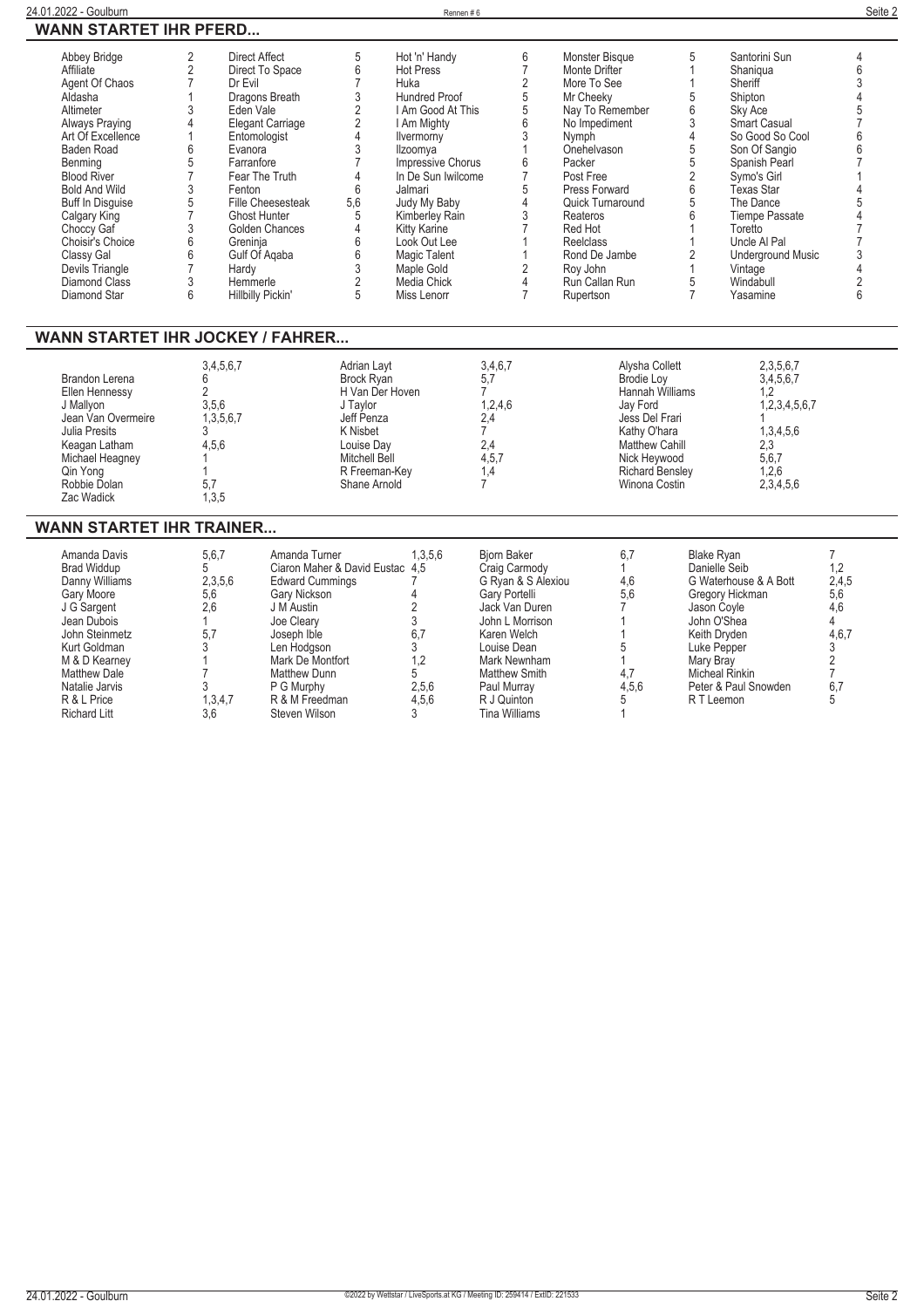|                                  | 24.01.2022 - Goulburn                                                                                  | Rennen #1                                          | Seite 3 |
|----------------------------------|--------------------------------------------------------------------------------------------------------|----------------------------------------------------|---------|
| $\overline{G}$                   | 1000 m<br>24.000                                                                                       | <b>Goulburn Soldiers Club</b><br>Rennpreis: 24.000 |         |
|                                  | 04:05                                                                                                  |                                                    |         |
| 1000                             | QPL<br><b>Sieg</b><br><b>Platz</b><br>Zwilling                                                         | Pick 2 Pick 4<br><b>Dreier</b><br>Vierer<br>Zweier |         |
| И<br>64.0                        | <b>Art Of Excellence</b><br>9j. br/bl W (Excellent Art - Le Sillage)<br>Trainer: Amanda Turner<br>×    |                                                    |         |
| Box: 1<br>ML: 55,0               | Jess Del Frari                                                                                         |                                                    |         |
| $\overline{\mathbf{2}}$<br>61.5  | <b>Ilzoomya</b><br>3j. br W (Denman - Ilringya)<br>Trainer: Mark Newnham                               |                                                    |         |
| Box: 10<br>ML: 4,0               | <b>Zac Wadick</b>                                                                                      |                                                    |         |
| 3<br>59.0                        | <b>Symo's Girl</b><br>4j. ch S (Star Witness - Star Pass)<br>Trainer: Mark De Montfort                 |                                                    |         |
| Box: 5<br>ML: 4,0                | <b>Jay Ford</b><br><b>Monte Drifter</b>                                                                |                                                    |         |
| 4<br>57.0                        | 3j. b W (Capitalist - Belhamage)<br>Trainer: R & L Price                                               |                                                    |         |
| Box: 11<br>ML: 6,0               | R Freeman-Key                                                                                          |                                                    |         |
| 5<br>57.0                        | <b>Red Hot</b><br>5j. b S (Poet's Voice - Hot Millie)<br>Trainer: Craig Carmody<br>л                   |                                                    |         |
|                                  | M                                                                                                      |                                                    |         |
| Box: 4<br>ML: 75,0               | Kathy O'hara<br><b>Reelclass</b>                                                                       |                                                    |         |
| 6<br>57.0                        | 4j. b S (No Nay Never - Reeltop)<br>Trainer: Jean Dubois<br>â                                          |                                                    |         |
| Box: 7<br>ML: 15,0               | <b>Richard Bensley</b>                                                                                 |                                                    |         |
| ۳,<br>I<br>56.0                  | <b>More To See</b><br>4j. br W (More Than Ready - See The Music)<br>Trainer: Danielle Seib<br>$\infty$ |                                                    |         |
| Box: 3<br>ML: 21,0               | <b>Hannah Williams</b>                                                                                 |                                                    |         |
| 8<br>55.5                        | <b>Look Out Lee</b><br>4j. b S (Excelebration - More Precise)<br>Trainer: Tina Williams<br>Q<br>Ň      |                                                    |         |
| Box: 2<br>ML: 19,0               | J Taylor                                                                                               |                                                    |         |
| 9                                | <b>Magic Talent</b><br>5j. ch S (Sheer Talent - Snippy Darl)<br>Trainer: M & D Kearney<br>٠            |                                                    |         |
| 55.0                             | O                                                                                                      |                                                    |         |
| Box: 9<br>ML: 17,0               | Jean Van Overmeire                                                                                     |                                                    |         |
| и<br>55.0<br>Box: 8<br>ML: 101,0 | <b>Aldasha</b><br>6j. b W (Dane Shadow - Alesteem)<br>Trainer: Karen Welch<br><b>Michael Heagney</b>   |                                                    |         |
| И<br>55.0                        | <b>Roy John</b><br>7j. b W (Congrats - Not A Tully)<br>Trainer: John L Morrison                        |                                                    |         |
| Box: 6<br>ML: 101,0              | <b>Qin Yong</b>                                                                                        |                                                    |         |
| Ergebnis:                        | Quoten:                                                                                                |                                                    |         |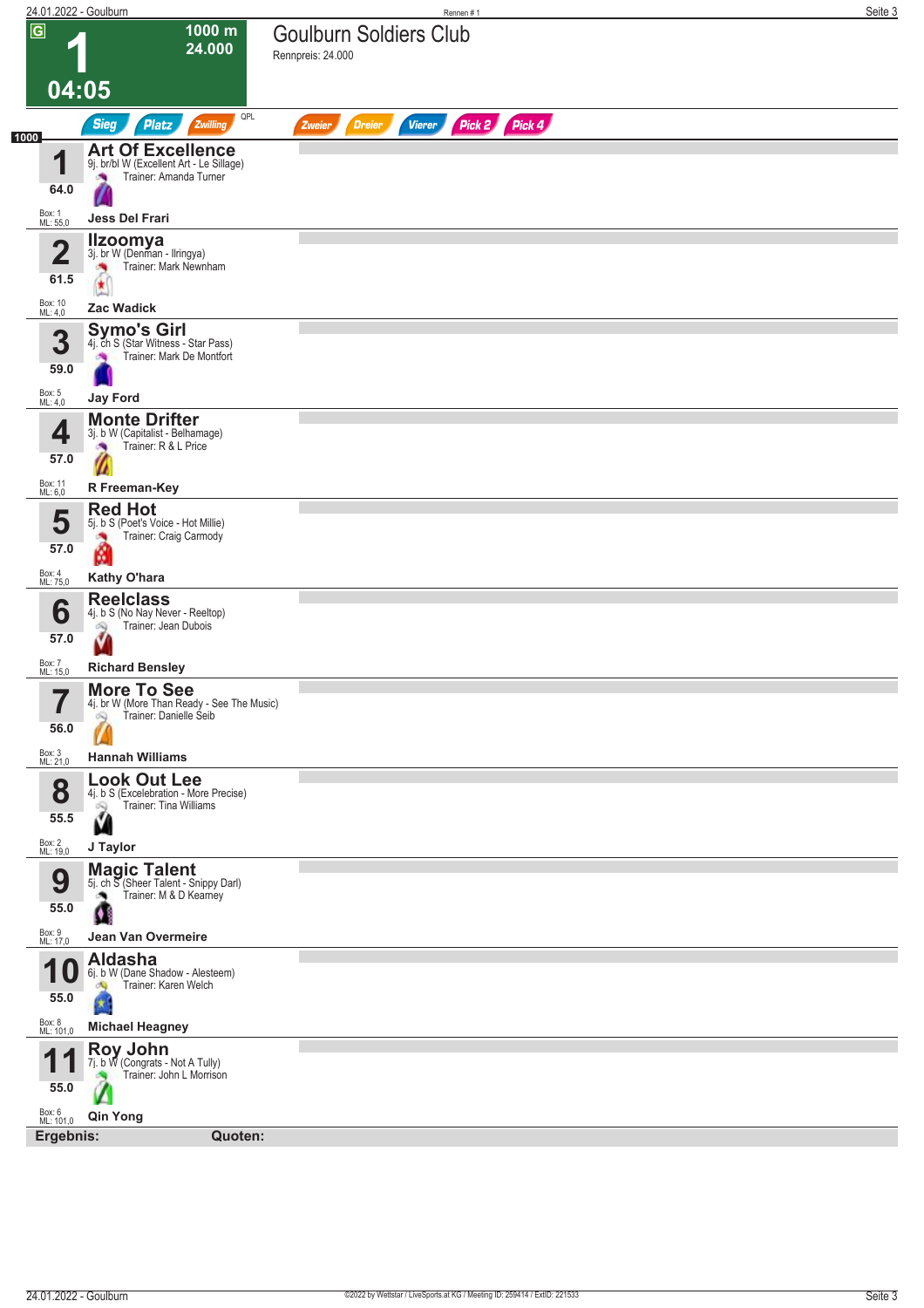| 24.01.2022 - Goulburn           |                                                                                                                 | Rennen#2                                                         | Seite 4 |
|---------------------------------|-----------------------------------------------------------------------------------------------------------------|------------------------------------------------------------------|---------|
| $\overline{G}$                  | 1600 m<br>24.000                                                                                                | <b>Twinstar Racing</b><br>Rennpreis: 24.000                      |         |
|                                 | 04:40                                                                                                           |                                                                  |         |
| 1600                            | QPL<br><b>Sieg</b><br><b>Platz</b><br>Zwilling                                                                  | Pick 2 Pick 2 Pick 4<br><b>Vierer</b><br><b>Dreier</b><br>Zweier |         |
| 1<br>62.5                       | <b>Hemmerle</b><br>7j. b W (Lucas Cranach - Medowie Jewel)<br>Trainer: Danielle Seib                            |                                                                  |         |
| Box: 6<br>ML: 55,0              | <b>Hannah Williams</b>                                                                                          |                                                                  |         |
| $\overline{\mathbf{2}}$<br>60.0 | <b>Maple Gold</b><br>3j. b W (Vancouver - Money Tree)<br>Trainer: G Waterhouse & A Bott<br>- Pe<br>$\mathbf{A}$ |                                                                  |         |
| Box: 5<br>ML: 29,0              | <b>Winona Costin</b>                                                                                            |                                                                  |         |
| 3<br>59.5                       | <b>Eden Vale</b><br>7j. b W (Dreamscape - Anton)<br>Trainer: Mark De Montfort<br>a,                             |                                                                  |         |
| Box: 1<br>ML: 21,0              | <b>Jay Ford</b>                                                                                                 |                                                                  |         |
| ◢<br>58.0                       | <b>Rond De Jambe</b><br>6j. b S (Americain - Shimmy)<br>Trainer: Mary Bray                                      |                                                                  |         |
| Box: 8<br>ML: 51,0              | <b>Ellen Hennessy</b>                                                                                           |                                                                  |         |
| 5<br>57.0                       | <b>Post Free</b><br>5j. b S (Olympic Glory - Jarilee)<br>Trainer: Danny Williams                                |                                                                  |         |
| Box: 4<br>ML: 46,0              | <b>Matthew Cahill</b>                                                                                           |                                                                  |         |
| 6<br>56.0                       | Elegant Carriage<br>Trainer: J M Austin                                                                         |                                                                  |         |
| Box: 2<br>ML: 13,0              | J Taylor                                                                                                        |                                                                  |         |
| 7<br>$\blacksquare$<br>55.0     | <b>Affiliate</b><br>4j. b S (Pierro - Lilakyn)<br>Trainer: P G Murphy<br>i Sig<br>ß                             |                                                                  |         |
| Box: 9<br>ML: 95,0              | <b>Richard Bensley</b>                                                                                          |                                                                  |         |
| 8<br>55.0                       | <b>Abbey Bridge</b><br>3j. b S (Tavistock - Kilfenora)<br>Trainer: J G Sargent<br>۸<br>Q                        |                                                                  |         |
| Box: 7<br>ML: 12,0              | <b>Louise Day</b>                                                                                               |                                                                  |         |
| 9<br>55.0                       | Windabull<br>3j. ch W (Bull Point - Class Prevails)<br>Trainer: J G Sargent<br>询                                |                                                                  |         |
| Box: 10<br>ML: 11,0             | <b>Alysha Collett</b>                                                                                           |                                                                  |         |
| и<br>55.0                       | <b>Huka</b><br>3j. b S (Sacred Falls - Sure Enough)<br>Trainer: J G Sargent<br>a.<br>×                          |                                                                  |         |
| Box: 3<br>ML: 31,0              | <b>Jeff Penza</b>                                                                                               |                                                                  |         |
| Ergebnis:                       | Quoten:                                                                                                         |                                                                  |         |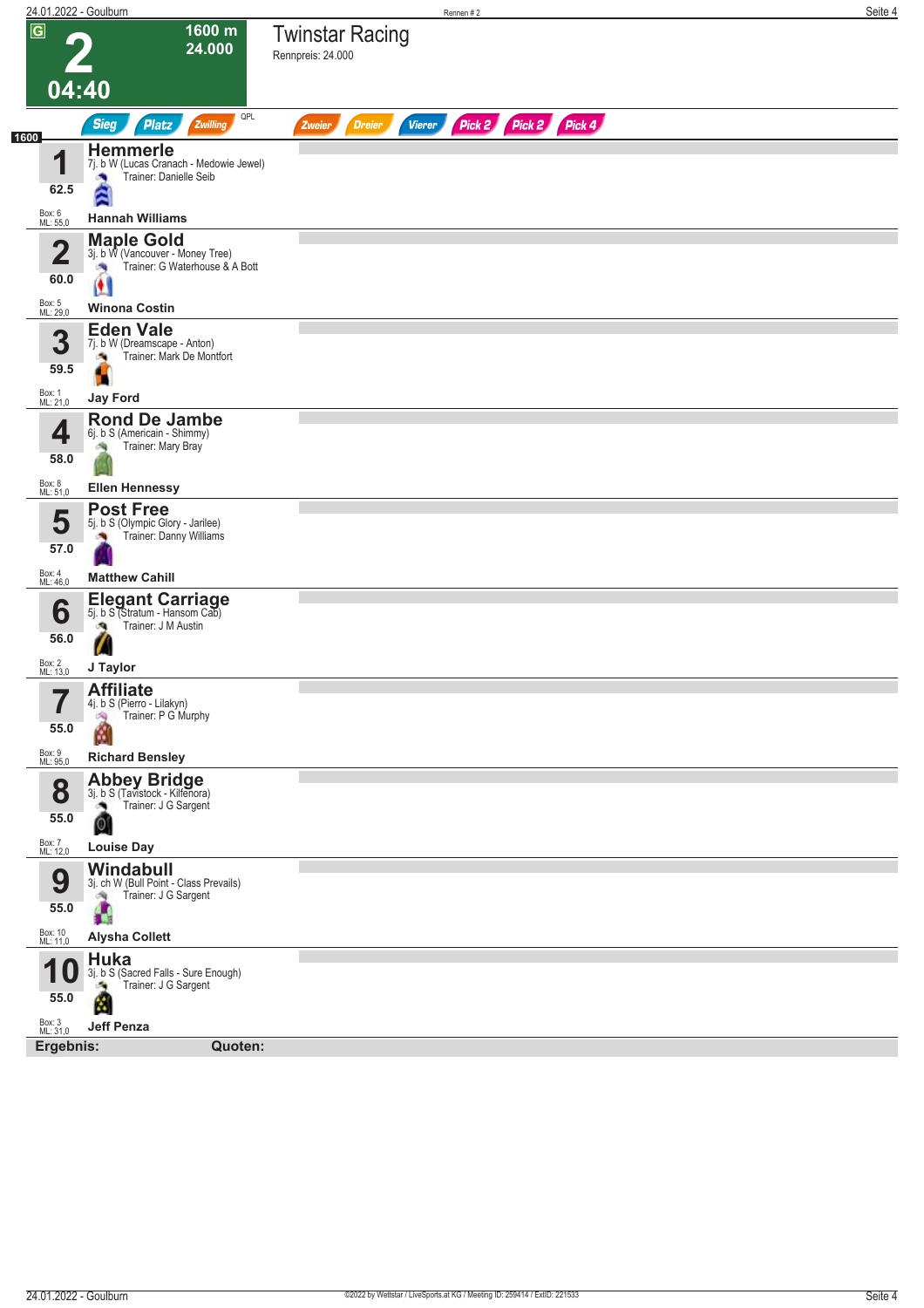| 24.01.2022 - Goulburn                                  |                                                                                                                    | Rennen #3                                                        | Seite 5 |
|--------------------------------------------------------|--------------------------------------------------------------------------------------------------------------------|------------------------------------------------------------------|---------|
| $\overline{G}$<br>05:16                                | 1300 m<br>24.000                                                                                                   | <b>Country Champs Preview Hcp-C4</b><br>Rennpreis: 24.000        |         |
|                                                        | QPL<br><b>Sieg</b><br>Zwilling<br><b>Platz</b>                                                                     | Pick 2 Pick 2 Pick 4<br><b>Dreier</b><br><b>Vierer</b><br>Zweier |         |
| 1300<br>4<br>64.0<br>Box: 10<br>ML: 10,0               | <b>Bold And Wild</b><br>6j. b/br W (Redoute's Choice - Once Were Wil<br>Trainer: Danny Williams<br>确<br>Zac Wadick |                                                                  |         |
|                                                        | <b>Sheriff</b>                                                                                                     |                                                                  |         |
| $\overline{\mathbf{2}}$<br>59.5<br>Box: 6<br>ML: 31,0  | 6j. b W (Myboycharlie - Just Another)<br>Trainer: Steven Wilson<br><b>Adrian Layt</b>                              |                                                                  |         |
| 3<br>57.5                                              | <b>Ilvermorny</b><br>6j. b W (Americain - Halleys)<br>Trainer: R & L Price<br><b>Julia Presits</b>                 |                                                                  |         |
| Box: 12<br>ML: 17,0<br>4<br>57.5<br>Box: 3<br>ML: 95,0 | No Impediment<br>6j. b W (Unencumbered - Mearesy)<br>Trainer: Amanda Turner<br>×<br><b>Winona Costin</b>           |                                                                  |         |
| 5<br>57.0                                              | <b>Dragons Breath</b><br>4j. b W (Sepoy - Lady Concord)<br>Trainer: Natalie Jarvis<br>淘                            |                                                                  |         |
| Box: 2<br>ML: 17,0<br>6<br>56.5                        | J Mallyon<br><b>Altimeter</b><br>5j. br W (Lonhro - Altitude)<br>Trainer: Richard Litt<br>dQ.<br>圈                 |                                                                  |         |
| Box: 7<br>ML: 21,0                                     | <b>Alysha Collett</b>                                                                                              |                                                                  |         |
| 57<br>55.5<br>Box: 9<br>ML: 35,0                       | <b>Hardy</b><br>4j. b W (I Am Invincible - London Rebel)<br>Trainer: Luke Pepper<br><b>Jay Ford</b>                |                                                                  |         |
| 8<br>55.5                                              | <b>Underground Music</b><br>5j. b S (Your Song - Yama Kumo)<br>Trainer: Kurt Goldman<br>Ŵ,                         |                                                                  |         |
| Box: 8<br>ML: 5,0                                      | Jean Van Overmeire                                                                                                 |                                                                  |         |
| 9<br>55.0<br>Box: 1<br>ML: 46,0                        | <b>Evanora</b><br>4j. ch S (Magic Albert - Where's Alice)<br>Trainer: Luke Pepper<br><b>Matthew Cahill</b>         |                                                                  |         |
| и<br>55.0                                              | <b>Kimberley Rain</b><br>4j. b S (Wandjina - African Rain)<br>Trainer: R & L Price                                 |                                                                  |         |
| Box: 4<br>ML: 10,0                                     | Kathy O'hara                                                                                                       |                                                                  |         |
| 4<br>и<br>55.0                                         | <b>Choccy Gaf</b><br>4j. b/br W (Shamus Award - Command More)<br>Trainer: Joe Cleary                               |                                                                  |         |
| Box: 11<br>ML: 501,0                                   | <b>Brodie Loy</b>                                                                                                  |                                                                  |         |
| 55.0<br>Box: 5<br>ML: 501,0                            | <b>Diamond Class</b><br>6j. b S (Alert - Your Shout)<br>Trainer: Len Hodgson                                       |                                                                  |         |
| Ergebnis:                                              | Quoten:                                                                                                            |                                                                  |         |
|                                                        |                                                                                                                    |                                                                  |         |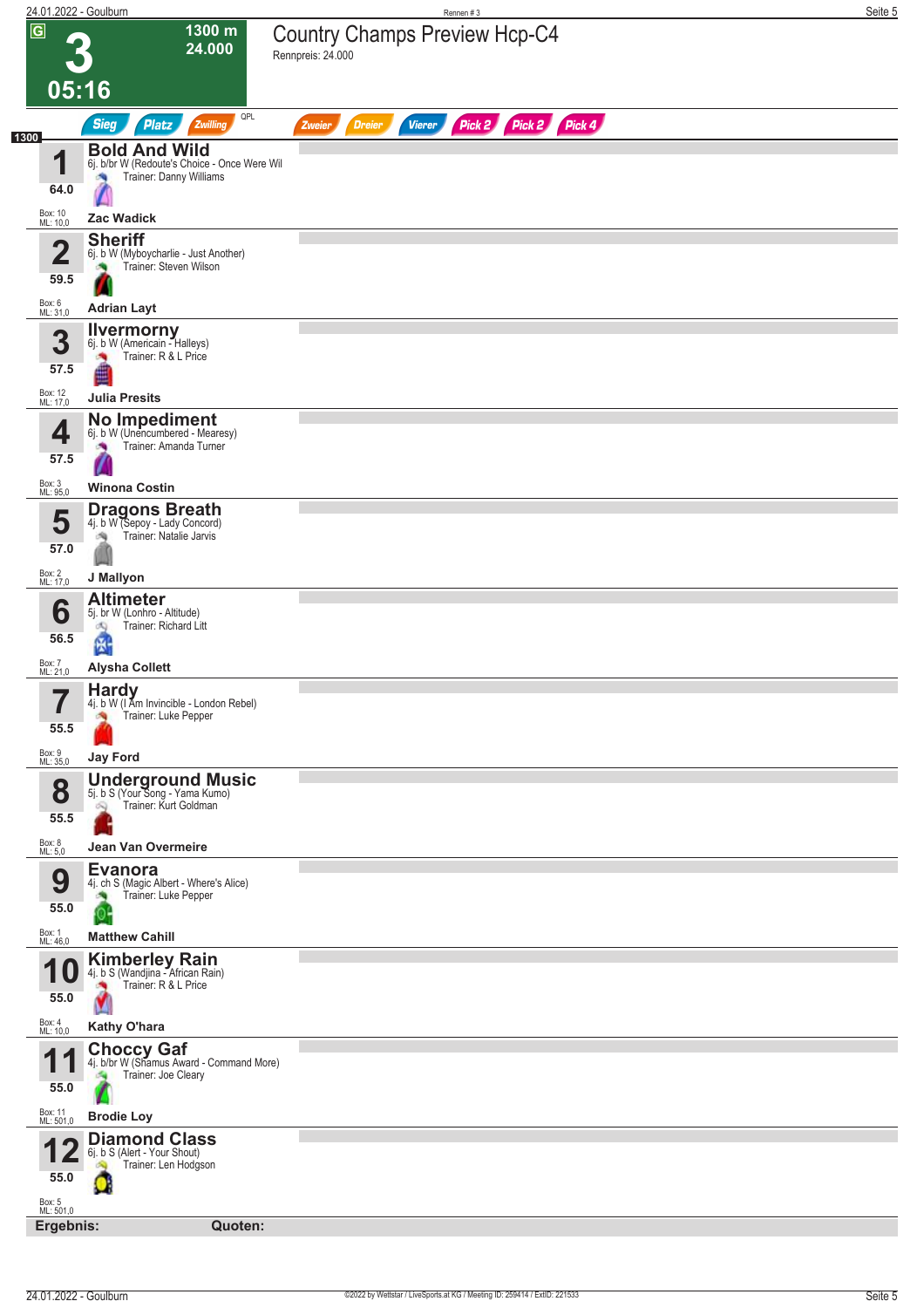|                                   | 24.01.2022 - Goulburn                                                                                    | Rennen#4                                                                | Seite 6 |
|-----------------------------------|----------------------------------------------------------------------------------------------------------|-------------------------------------------------------------------------|---------|
| $\overline{G}$                    | 1400 m<br>24.000                                                                                         | <b>Divalls Earthmoving Mdn</b><br>Rennpreis: 24.000                     |         |
|                                   | 05:50<br>QPL                                                                                             |                                                                         |         |
| 1400                              | <b>Sieg</b><br><b>Platz</b><br>Zwilling                                                                  | Pick 2 Pick 2 Pick 4 Pick 4<br><b>Dreier</b><br><b>Vierer</b><br>Zweier |         |
| И<br>Ш<br>58.0                    | <b>Entomologist</b><br>4j. b S (All Too Hard - Madam Butterfly)<br>Trainer: G Ryan & S Alexiou<br>鸿      |                                                                         |         |
| Box: 6<br>ML: 13,0                | <b>Adrian Layt</b>                                                                                       |                                                                         |         |
| $\overline{\mathbf{2}}$           | <b>Golden Chances</b><br>4j. ch S (Krupt - Scrapbook)<br>Trainer: Matthew Smith<br>dQ                    |                                                                         |         |
| 58.0<br>Box: 12<br>ML: 10,0       | <b>Jay Ford</b>                                                                                          |                                                                         |         |
| 3<br>58.0                         | <b>Judy My Baby</b><br>4j. br S (Fast 'n' Famous - Strada's Diamond)<br>Trainer: Jason Coyle<br>叫        |                                                                         |         |
| Box: 4<br>ML: 31,0                | J Taylor                                                                                                 |                                                                         |         |
| 4<br>58.0                         | <b>Media Chick</b><br>4j. b S (Press Statement - Palo Duro)<br>Trainer: Paul Murray<br><b>SA</b><br>E    |                                                                         |         |
| Box: 3<br>ML: 31,0                | <b>Jeff Penza</b>                                                                                        |                                                                         |         |
| 5<br>56.5                         | <b>Always Praying</b><br>3j. b/br S (Sebring - Sayahailmary)<br>Trainer: John Ó'Shea                     |                                                                         |         |
| Box: 5<br>ML: 28,0                | <b>Mitchell Bell</b>                                                                                     |                                                                         |         |
| 6<br>56.5<br>Box: 11<br>ML: 501,0 | <b>Fear The Truth</b><br>3j. b S (Hinchinbrook - Roll The Bones)<br>Trainer: Jason Coyle                 |                                                                         |         |
| $\overline{\phantom{a}}$<br>56.5  | <b>Nymph</b><br>3j. b S (Smart Missile - Lauren's Magic)<br>Trainer: Gary Nickson<br>哅                   |                                                                         |         |
| Box: 10<br>ML: 101,0              | Kathy O'hara<br><b>Santorini Sun</b>                                                                     |                                                                         |         |
| 8<br>56.5<br>Box: 7<br>ML: 38,0   | 3j. ch S (Choisir - Al Dhakira)<br>Trainer: Ciaron Maher & David Eustace<br><b>Louise Day</b>            |                                                                         |         |
| 9<br>56.5<br>Box: 2<br>ML: 71,0   | <b>Shipton</b><br>3j. b S (Divine Prophet - Shippo)<br>Trainer: R & L Price<br>-9<br>÷.<br>R Freeman-Key |                                                                         |         |
|                                   | <b>Texas Star</b>                                                                                        |                                                                         |         |
| U<br>56.5                         | 3j. ch S (Star Witness - Texas Dancer)<br>Trainer: Keith Dryden                                          |                                                                         |         |
| Box: 1<br>ML: 11,0                | <b>Brodie Loy</b>                                                                                        |                                                                         |         |
| 4<br>56.5                         | <b>Tiempe Passate</b><br>3j. b S (I Am Invincible - Stellar Vinia)<br>Trainer: R & M Freedman<br>a,<br>K |                                                                         |         |
| Box: 8<br>ML: 85,0                | <b>Keagan Latham</b>                                                                                     |                                                                         |         |
| 56.5<br>Box: 9<br>ML: 85,0        | Vintage<br>3j. b/br S (Snitzel - Surf Poet)<br>Trainer: G Waterhouse & A Bott<br><b>Winona Costin</b>    |                                                                         |         |
| Ergebnis:                         | Quoten:                                                                                                  |                                                                         |         |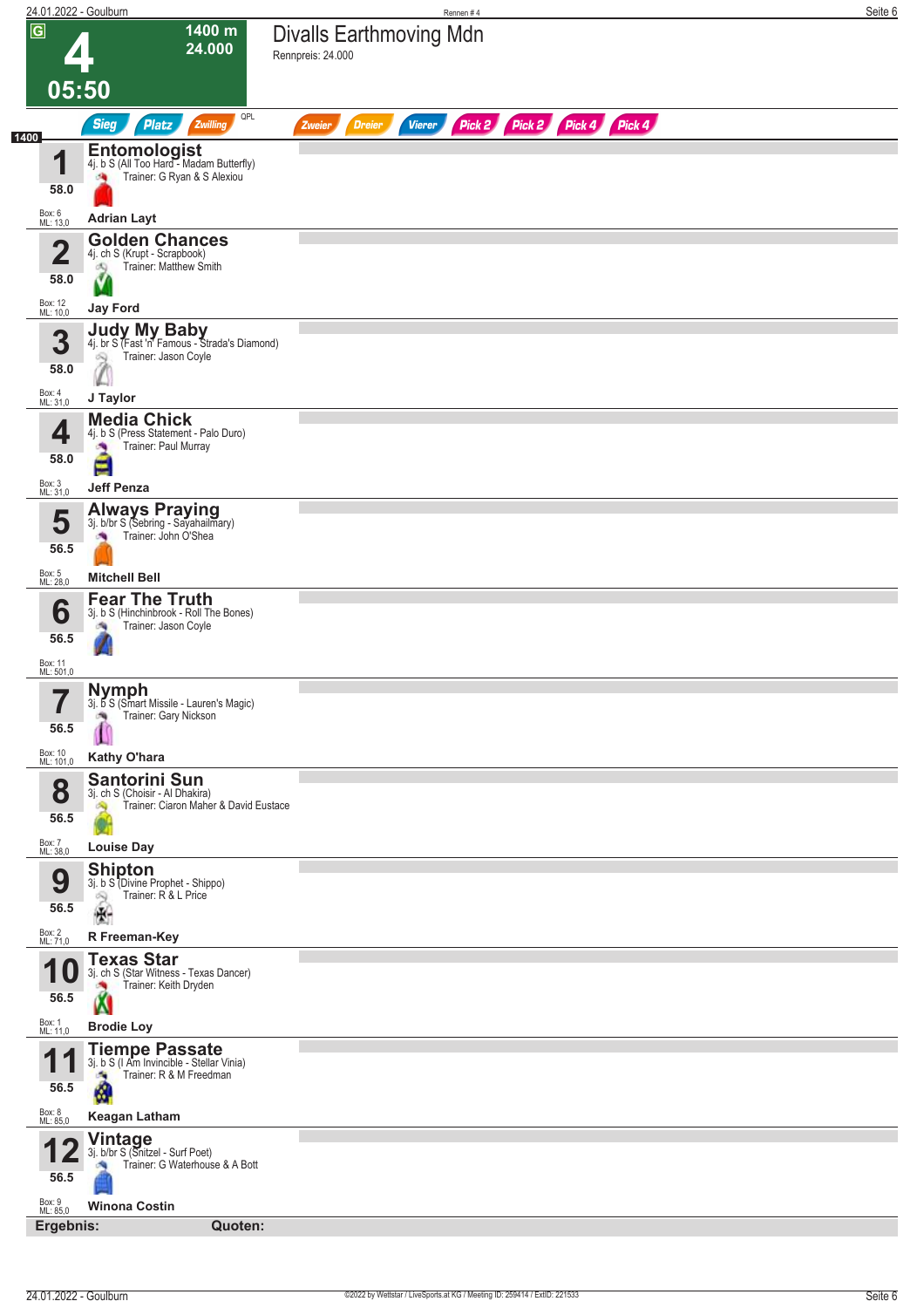|                                         | 24.01.2022 - Goulburn                                                                                                        | Rennen #5                                                               | Seite 7 |
|-----------------------------------------|------------------------------------------------------------------------------------------------------------------------------|-------------------------------------------------------------------------|---------|
| $\overline{G}$                          | 1400 m<br>24.000<br>06:30                                                                                                    | Tab.Com.Au Mdn Plate<br>Rennpreis: 24.000                               |         |
|                                         | QPL<br><b>Sieg</b><br><b>Platz</b><br>Zwilling                                                                               | Pick 2 Pick 2 Pick 3 Pick 4<br><b>Dreier</b><br><b>Vierer</b><br>Zweier |         |
| 1400<br>1<br>59.0<br>Box: 1<br>ML: 26,0 | <b>Buff In Disguise</b><br>4j. ch W (Dandino - Chloe In Disguise)<br>Trainer: R T Leemon<br>ंचे<br>Zac Wadick                |                                                                         |         |
|                                         | Zo Purrfect                                                                                                                  |                                                                         |         |
| Ø<br>59.0<br>Box: 12<br>ML: 41,0        | 4j. ch W (Zoustar - Purrfection)<br>Trainer: Louise Dean<br>۸<br>D.<br><b>Nick Heywood</b>                                   |                                                                         |         |
|                                         |                                                                                                                              |                                                                         |         |
| 3<br>57.5<br>Box: 11<br>ML: 10,0        | <b>Benming</b><br>3j. ch W (Sports Edition - Emma Jane)<br>Trainer: G Waterhouse & A Bott<br>ó.<br>М<br><b>Winona Costin</b> |                                                                         |         |
|                                         |                                                                                                                              |                                                                         |         |
| 4<br>57.5                               | <b>Ghost Hunter</b><br>3j. gr W (Super One - Rose Of Lonhro)<br>Trainer: R J Quinton<br>Ŵ                                    |                                                                         |         |
| Box: 9<br>ML: 16,0                      | <b>Mitchell Bell</b>                                                                                                         |                                                                         |         |
| 5<br>57.5                               | <b>Hundred Proof</b><br>3j. b H (Into Mischief - Russian Moon)<br>Trainer: Ciaron Maher & David Eustace                      |                                                                         |         |
| Box: 16<br>ML: 6,0                      | <b>Keagan Latham</b>                                                                                                         |                                                                         |         |
| 6<br>57.5                               | <b>Am Good At This</b><br>3j. b W (I Am Invincible - Jersey Lily)<br>Trainer: Matthew Dunn                                   |                                                                         |         |
| Box: 5<br>ML: 16,0                      | <b>Brodie Loy</b>                                                                                                            |                                                                         |         |
| 7<br>57.5                               | Jalmari<br>3j. b W (The Brothers War - Boolgatta Lass)<br>Trainer: Danny Williams                                            |                                                                         |         |
| Box: 7<br>ML: 26,0                      | J Mallyon                                                                                                                    |                                                                         |         |
| 8<br>57.5<br>Box: 10<br>ML: 51,0        | <b>Monster Bisque</b><br>3j. b W (Sooboog - Dupre)<br>Trainer: Gary Moore<br>×,<br>$\star$<br><b>Jay Ford</b>                |                                                                         |         |
|                                         | <b>Mr Cheeky</b>                                                                                                             |                                                                         |         |
| 9<br>57.5<br>Box: 18<br>ML: 501,0       | 3j. br W (Medaglia D'oro - Bit Of Cheek)<br>Trainer: Gregory Hickman<br>A                                                    |                                                                         |         |
| И                                       | <b>Onehelvason</b>                                                                                                           |                                                                         |         |
| 57.5                                    | 3j. b/br W (Super One - Helvetica)<br>Trainer: R & M Freedman<br>a,<br>$^{\circ}$                                            |                                                                         |         |
| Box: 17<br>ML: 34,0                     | Jean Van Overmeire                                                                                                           |                                                                         |         |
| А<br>57.5                               | <b>Packer</b><br>3j. b W (Written Tycoon - Angel's Choice)<br>Trainer: Gregory Hickman<br><b>CON</b><br>Ø                    |                                                                         |         |
| Box: 4<br>ML: 85,0                      | <b>Brock Ryan</b>                                                                                                            |                                                                         |         |
| 57.5<br>Box: 2<br>ML: 14,0              | <b>Quick Turnaround</b><br>3j. b W (Turn Me Loose - Melaka)<br>Trainer: Amanda Turner<br>Kathy O'hara                        |                                                                         |         |
|                                         |                                                                                                                              |                                                                         |         |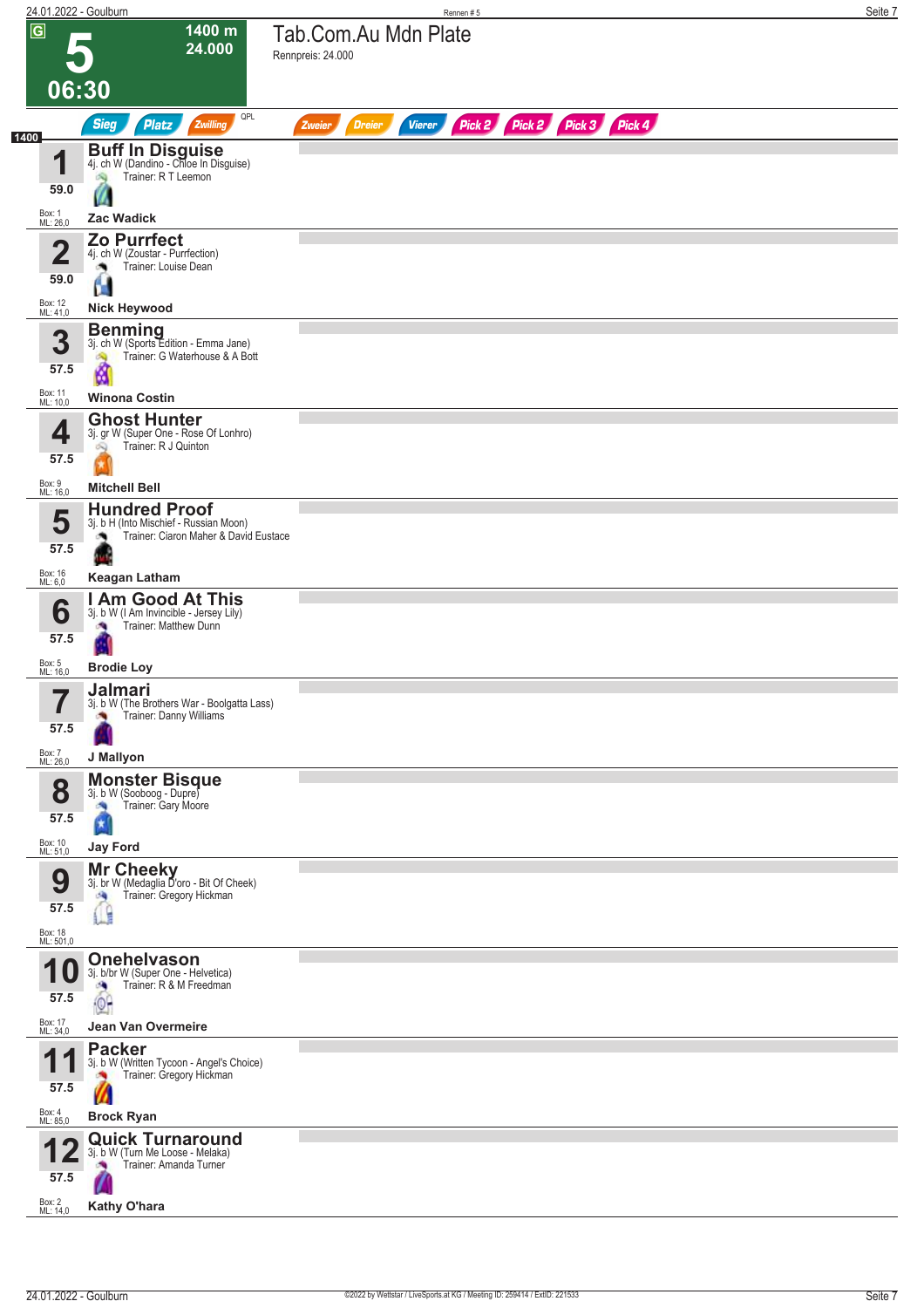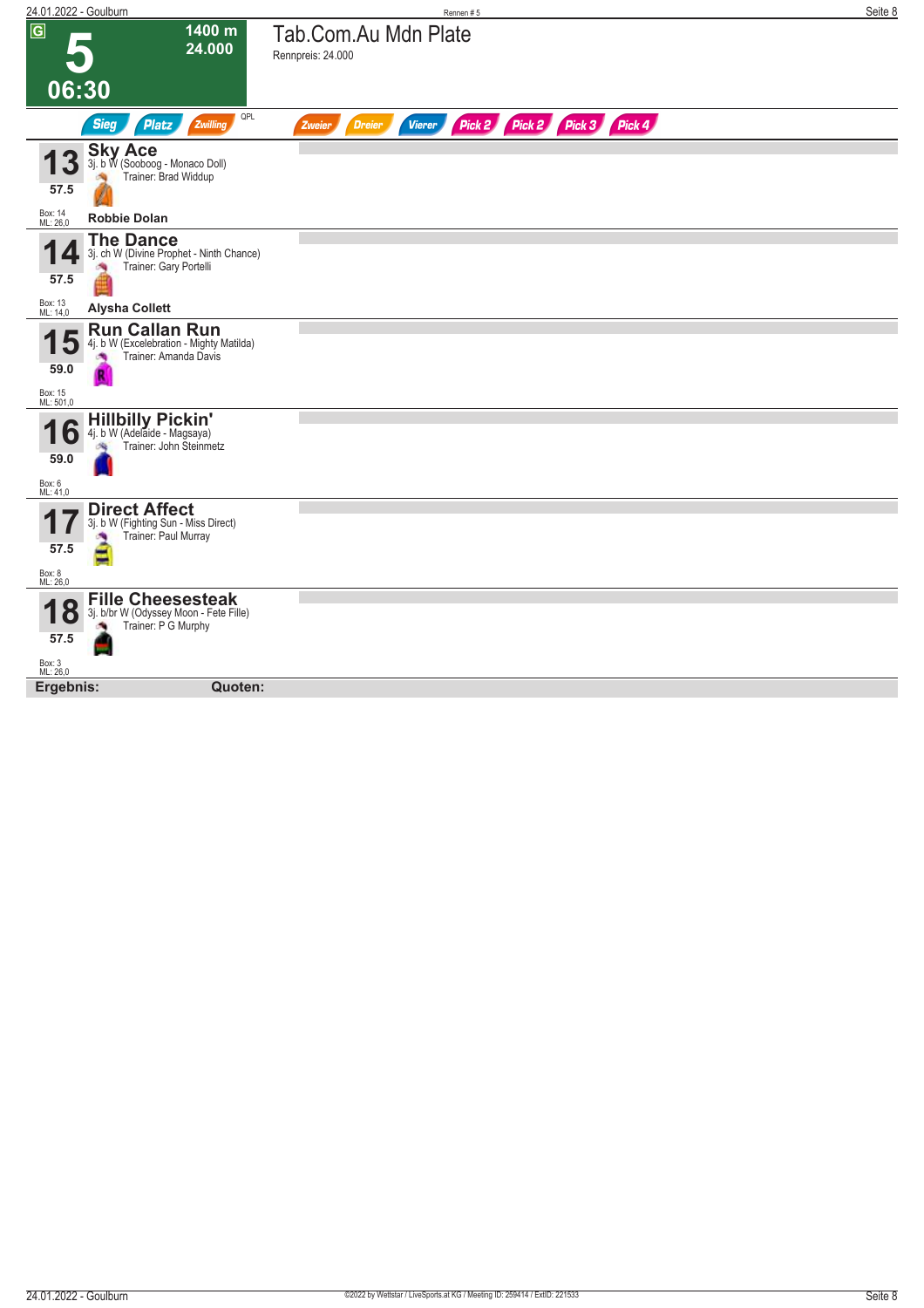|                |                                                    | 24.01.2022 - Goulburn                                                                                          | Rennen#6                                                                | Seite 9 |
|----------------|----------------------------------------------------|----------------------------------------------------------------------------------------------------------------|-------------------------------------------------------------------------|---------|
| $\overline{G}$ |                                                    | 1200 m<br>24.000                                                                                               | <b>Tash Burleigh Racing Mdn Hcp</b><br>Rennpreis: 24.000                |         |
|                | 07:10                                              |                                                                                                                |                                                                         |         |
|                |                                                    | QPL<br><b>Sieg</b><br>Platz<br>Zwilling                                                                        | Pick 2 Pick 2 Pick 3 Pick 4<br><b>Vierer</b><br><b>Dreier</b><br>Zweier |         |
| 1200           | и<br>58.5                                          | <b>Choisir's Choice</b><br>3j. ch W (Choisir - Escobar)<br>Trainer: Amanda Turner                              |                                                                         |         |
|                | Box: 12<br>ML: 12,0                                | Kathy O'hara                                                                                                   |                                                                         |         |
|                | 2<br>◢<br>58.5                                     | <b>Fenton</b><br>3j. ch W (Capitalist - Kimigayo)<br>Trainer: Gregory Hickman<br>÷,                            |                                                                         |         |
|                | Box: 9<br>ML: 55,0                                 | <b>Jay Ford</b>                                                                                                |                                                                         |         |
|                | 3<br>58.5                                          | <b>Fille Cheesesteak</b><br>3j. b/br W (Odyssey Moon - Fete Fille)<br>Trainer: P G Murphy                      |                                                                         |         |
|                | Box: 4<br>ML: 21,0                                 | <b>Nick Heywood</b>                                                                                            |                                                                         |         |
|                | 4<br>58.5                                          | Greninja<br>3j. br W (Rageese - Dont Worry)<br>Trainer: Gary Moore<br>đQ                                       |                                                                         |         |
|                | Box: 7<br>ML: 41,0                                 | <b>Winona Costin</b>                                                                                           |                                                                         |         |
|                | 5<br>58.5                                          | <b>Gulf Of Agaba</b><br>3j. b W (Palentino - Mabadi)<br>Trainer: G Ryan & S Alexiou<br>ű                       |                                                                         |         |
|                | Box: 5<br>ML: 7,0                                  | Jean Van Overmeire                                                                                             |                                                                         |         |
|                | 6<br>58.5                                          | Hot 'n' Handy<br>3j. gr/bl H (Showcasing - Princess Amidala)<br>Trainer: Danny Williams                        |                                                                         |         |
|                | Box: 15<br>ML: 91,0                                | J Mallyon                                                                                                      |                                                                         |         |
|                | 7<br>$\blacksquare$<br>58.5<br>Box: 14<br>ML: 13,0 | I Am Mighty<br>4j. b S (I Am Invincible - Mightier)<br>Trainer: Joseph Ible<br>з,                              |                                                                         |         |
|                | 8<br>58.5<br>Box: 10<br>ML: 501,0                  | Nay To Remember<br>3j. b/br W (No Nay Never - A Day To Rememb<br>Trainer: Jason Coyle<br>J Taylor              |                                                                         |         |
|                | 9<br>58.5                                          | <b>Press Forward</b><br>3j. ch H (Winning Rupert - Nadeem Lass)<br>Trainer: Gary Portelli<br>÷,<br>$\boxed{0}$ |                                                                         |         |
|                | Box: 11<br>ML: 14,0                                | <b>Alysha Collett</b>                                                                                          |                                                                         |         |
|                | U<br>58.5<br>Box: 6<br>ML: 8,0                     | So Good So Cool<br>3j. br W (Capitalist - Iggimacool)<br>Trainer: Bjorn Baker<br><b>Brandon Lerena</b>         |                                                                         |         |
|                |                                                    | <b>Son Of Sangio</b>                                                                                           |                                                                         |         |
|                | и<br>58.5<br>Box: 19<br>ML: 501,0                  | 3j. b W (Zoustar - Sanglovese)<br>Trainer: R & M Freedman                                                      |                                                                         |         |
|                | 58.0<br>Box: 16<br>ML: 501,0                       | <b>Shaniqua</b><br>4j. b/br S (Spill The Beans - True Giver)<br>Trainer: Amanda Davis                          |                                                                         |         |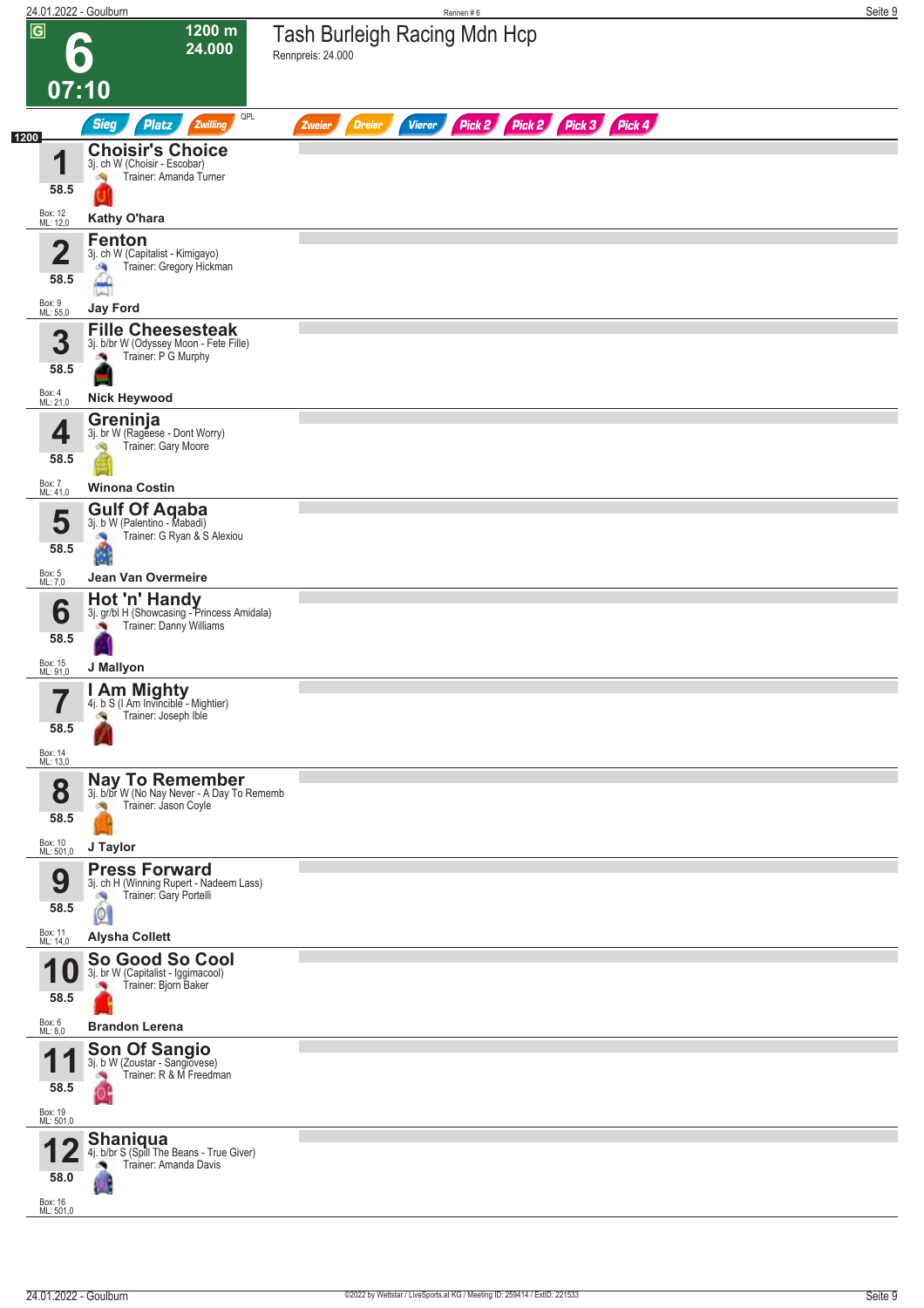| 24.01.2022 - Goulburn                        |                                                                                                                           | Rennen#6                                                                | Seite 10 |
|----------------------------------------------|---------------------------------------------------------------------------------------------------------------------------|-------------------------------------------------------------------------|----------|
| $\overline{G}$                               | 1200 m<br>24.000                                                                                                          | <b>Tash Burleigh Racing Mdn Hcp</b><br>Rennpreis: 24.000                |          |
| 07:10                                        |                                                                                                                           |                                                                         |          |
|                                              | QPL<br><b>Sieg</b><br>Platz<br>Zwilling                                                                                   | Pick 2 Pick 2 Pick 3 Pick 4<br><b>Dreier</b><br><b>Vierer</b><br>Zweier |          |
| 3<br>56.5                                    | Yasamine<br>3j. b/br S (More Than Ready - Satya)<br>Trainer: R & M Freedman                                               |                                                                         |          |
| Box: 2<br>ML: 85,0                           | <b>Keagan Latham</b>                                                                                                      |                                                                         |          |
| 56.5<br>Box: 18<br>ML: 501,0                 | Yatsumi<br>3j. b S (Snitzel - Ichihara)<br>Trainer: Peter & Paul Snowden                                                  |                                                                         |          |
| b<br>58.5                                    | <b>Reateros</b><br>3j. b/br W (Artie Schiller - Latigo)<br>Trainer: Richard Litt                                          |                                                                         |          |
| Box: 1<br>ML: 85,0                           | <b>Richard Bensley</b>                                                                                                    |                                                                         |          |
| O<br>56.0<br>Box: 13<br>ML: 26,0             | <b>Diamond Star</b><br>3j. b S (Stratum Star - Diamond Player)<br>Trainer: Keith Dryden<br>Ń<br><b>Brodie Loy</b>         |                                                                         |          |
| 56.0<br>Box: 3<br>ML: 201,0                  | <b>Direct To Space</b><br>5j. ch S (Wilful Default - See The Universe)<br>Trainer: Paul Murray<br>Ξ<br><b>Adrian Layt</b> |                                                                         |          |
| <b>18</b><br>56.0<br>Box: 20<br>ML: 21,0     | <b>Classy Gal</b><br>4j. b S (Street Boss - Radar)<br>Trainer: Paul Murray<br>-                                           |                                                                         |          |
| Q<br>1<br>I J<br>56.0<br>Box: 17<br>ML: 10,0 | <b>Baden Road</b><br>3j. b S (Brazen Beau - Military Operation)<br>Trainer: J G Sargent                                   |                                                                         |          |
| 56.0                                         | <b>Impressive Chorus</b><br>4j. b S (Va Pensiero - Ready To Impress)<br>Trainer: Jason Coyle<br>$\mathbb{Z}$<br>阌         |                                                                         |          |
| Box: 8<br>ML: 41,0                           |                                                                                                                           |                                                                         |          |
| Ergebnis:                                    | Quoten:                                                                                                                   |                                                                         |          |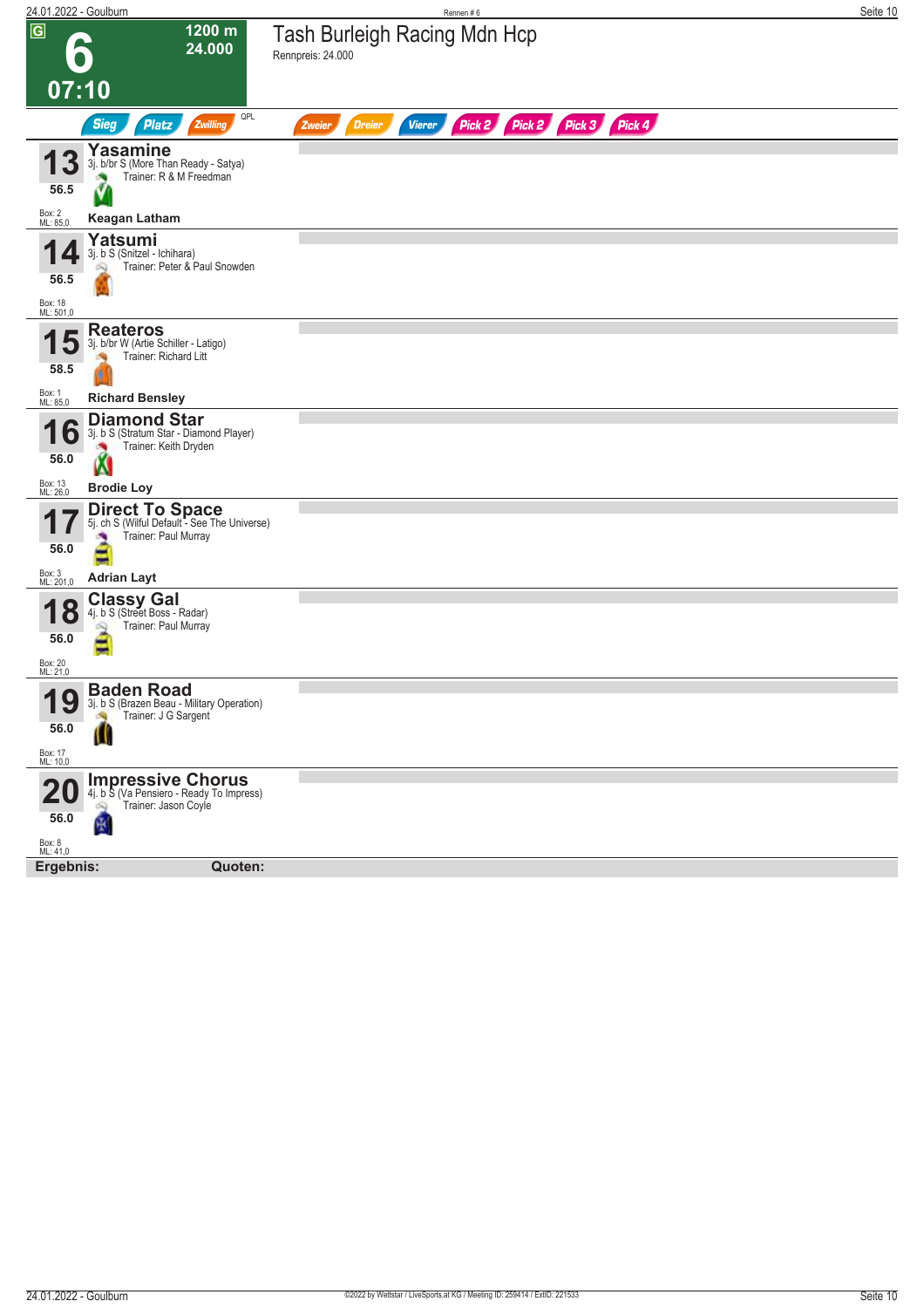|                         |                                | 24.01.2022 - Goulburn                                                                                   | Rennen #7                                                        | Seite 11 |
|-------------------------|--------------------------------|---------------------------------------------------------------------------------------------------------|------------------------------------------------------------------|----------|
| $\overline{\mathsf{G}}$ |                                | $1200 \text{ m}$<br>24.000                                                                              | David Alt Electrical Hcp<br>Rennpreis: 24.000                    |          |
|                         | 07:50                          | QPL                                                                                                     |                                                                  |          |
| 1200                    |                                | <b>Sieg</b><br><b>Platz</b><br>Zwilling                                                                 | Pick 2 Pick 3 Pick 4<br><b>Dreier</b><br><b>Vierer</b><br>Zweier |          |
|                         | И<br>61.0<br>Box: 8<br>ML: 8,0 | In De Sun Iwilcome<br>4j. b S (I Am Invincible - Island Pago)<br>Trainer: Keith Dryden                  |                                                                  |          |
|                         |                                | <b>Brodie Loy</b><br>Dr Evil                                                                            |                                                                  |          |
|                         | ŋ<br>$\blacktriangle$<br>59.5  | 5j. b W (Casino Prince - Rasay Mist)<br>Trainer: John Steinmetz                                         |                                                                  |          |
|                         | Box: 2<br>ML: 41,0             | <b>Alysha Collett</b>                                                                                   |                                                                  |          |
|                         | 3<br>59.0                      | <b>Calgary King</b><br>4j. b W (Akeed Mofeed - Angela's Dream)<br>Trainer: Blake Ryan                   |                                                                  |          |
|                         | Box: 5<br>ML: 20,0             | <b>Mitchell Bell</b>                                                                                    |                                                                  |          |
|                         | 4<br>59.0                      | <b>Farranfore</b><br>6j. b W (Fastnet Rock - Rose Of Sharon)<br>Trainer: Micheal Rinkin<br><b>CO</b>    |                                                                  |          |
|                         | Box: 3<br>ML: 51,0             | <b>Shane Arnold</b>                                                                                     |                                                                  |          |
|                         | 5<br>58.5                      | <b>Toretto</b><br>4j. b W (Press Statement - Airways)<br>Trainer: Matthew Dale<br>G.                    |                                                                  |          |
|                         | Box: 6<br>ML: 13,0             |                                                                                                         |                                                                  |          |
|                         | 6<br>58.0                      | <b>Agent Of Chaos</b><br>4j. b S (Time For War - Milly's World)<br>Trainer: Joseph Ible<br>ó.           |                                                                  |          |
|                         | Box: 10<br>ML: 26,0            | Jean Van Overmeire                                                                                      |                                                                  |          |
|                         | 7<br>58.0                      | Spanish Pearl<br>6j. ch S (Lope De Vega - Fidemus)<br>Trainer: Edward Cummings<br>Ą                     |                                                                  |          |
|                         | Box: 12<br>ML: 13,0            |                                                                                                         |                                                                  |          |
|                         | 8<br>58.0                      | <b>Uncle Al Pal</b><br>4j. ch W (Star Witness - Carolina Pines)<br>Trainer: R & L Price                 |                                                                  |          |
|                         | Box: 1<br>ML: 8,0              | <b>Brock Ryan</b>                                                                                       |                                                                  |          |
|                         | 9<br>57.5                      | <b>Miss Lenorr</b><br>3j. b S (Maurice - Waytoohigh)<br>Trainer: Matthew Smith<br>≝                     |                                                                  |          |
|                         | Box: 9<br>ML: 6,0              | <b>Jay Ford</b>                                                                                         |                                                                  |          |
|                         | U<br>57.0                      | <b>Devils Triangle</b><br>4j. ch S (More Than Ready - Define)<br>Trainer: Matthew Dale                  |                                                                  |          |
|                         | Box: 4<br>ML: 11,0             | Ø<br><b>Nick Heywood</b>                                                                                |                                                                  |          |
|                         |                                | <b>Hot Press</b>                                                                                        |                                                                  |          |
|                         | И<br>57.0                      | 3j. b S (Press Statement - Sognani)<br>Trainer: Peter & Paul Snowden<br>×                               |                                                                  |          |
|                         | Box: 13<br>ML: 55,0            | <b>Robbie Dolan</b>                                                                                     |                                                                  |          |
|                         | 56.5<br>Box: 14<br>ML: 55,0    | <b>Rupertson</b><br>3j. br W (Winning Rupert - Beaver Rocks)<br>Trainer: Bjorn Baker<br>H Van Der Hoven |                                                                  |          |
|                         |                                |                                                                                                         |                                                                  |          |